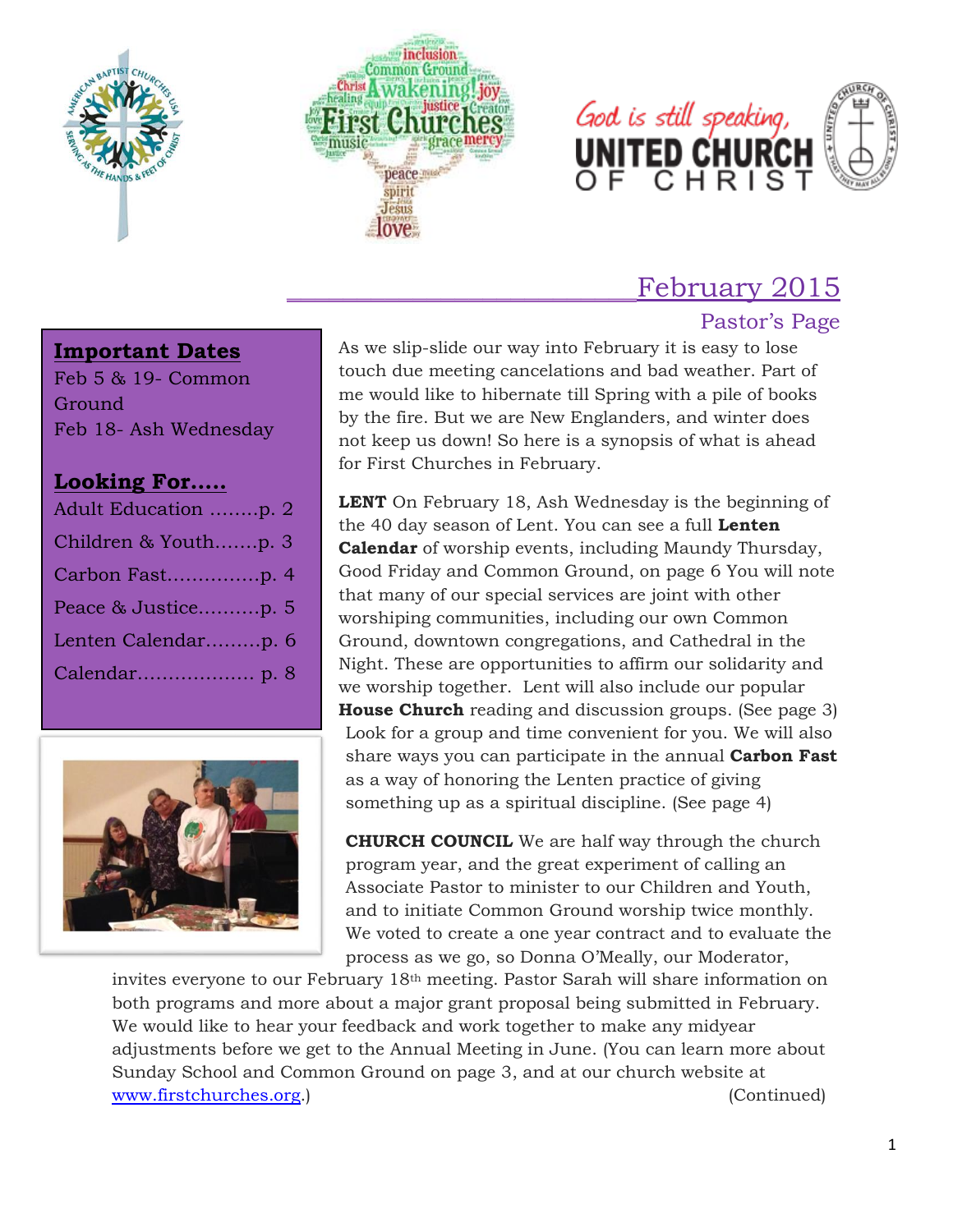As we look ahead, organ repairs have begun, a group is going to Haiti in March, we are planning more ways to support Syrian refugees, Dana is preparing for the Spring Cantata and we will be welcoming new members soon. Vanessa is working to make sure all updates get to the website and our Facebook page, as well as the Sunday Bulletin so you have the resources you need when you need it.

#### Pastor Todd

# **Lenten House Church Groups Start in February**

On Ash Wednesday, February 18, we will kick off house church discussion groups on Rob Bell's book, "What We Talk About When We Talk About God." Amazon reviews describes the book below:

*Pastor Rob Bell explains why both culture and the church resist talking about God, and shows how we can reconnect with the God who is pulling us forward into a better future. Bell uses his characteristic evocative storytelling to* 

*challenge everything you think you know about God. What We Talk About When We Talk About God tackles the misconceptions about God and reveals how God is with us, for us, ahead of us, and how understanding this could change the entire course of our lives.*

So how can you get involved? Sign up in February for one of our 5-6 groups. We will offer groups at different locations and times. We are recruiting hosts who would be willing to have a group of 8-10 people meet weekly in their homes for 6 weeks, and for facilitators to lead the discussion.



If you would like to be on the list of possibilities for either group, contact Pastor Todd. We will have sign-up sheets in February once we have selected



# **Taq Rumial**

School in Guatemala started this month (their long vacation is October, November and December) and so the children are now getting some of the school supplies we sent to use in school. They are also getting packets of other supplies they bought with the money we donated, such as the spiral notebooks. Click [here](https://onedrive.live.com/?cid=420b73fae5002f24&id=420B73FAE5002F24%21258&Bsrc=Share&Bpub=SDX.SkyDrive&authkey=%21An0iY0qm80bs6lg&v=3) to watch a thank you video from Irlanda.

I sent Taq Rumial Junajpu a tablet via some friends who were travelling to Guatemala (it was bought using my funds, not First Churches donations) and now Irlanda has sent me a photos of all the families who will be participating this year. A longer article will be posted on the website, stay tuned. Oonagh is seeking sponsors for long term aid to families in Guatemala. Oonagh Doherty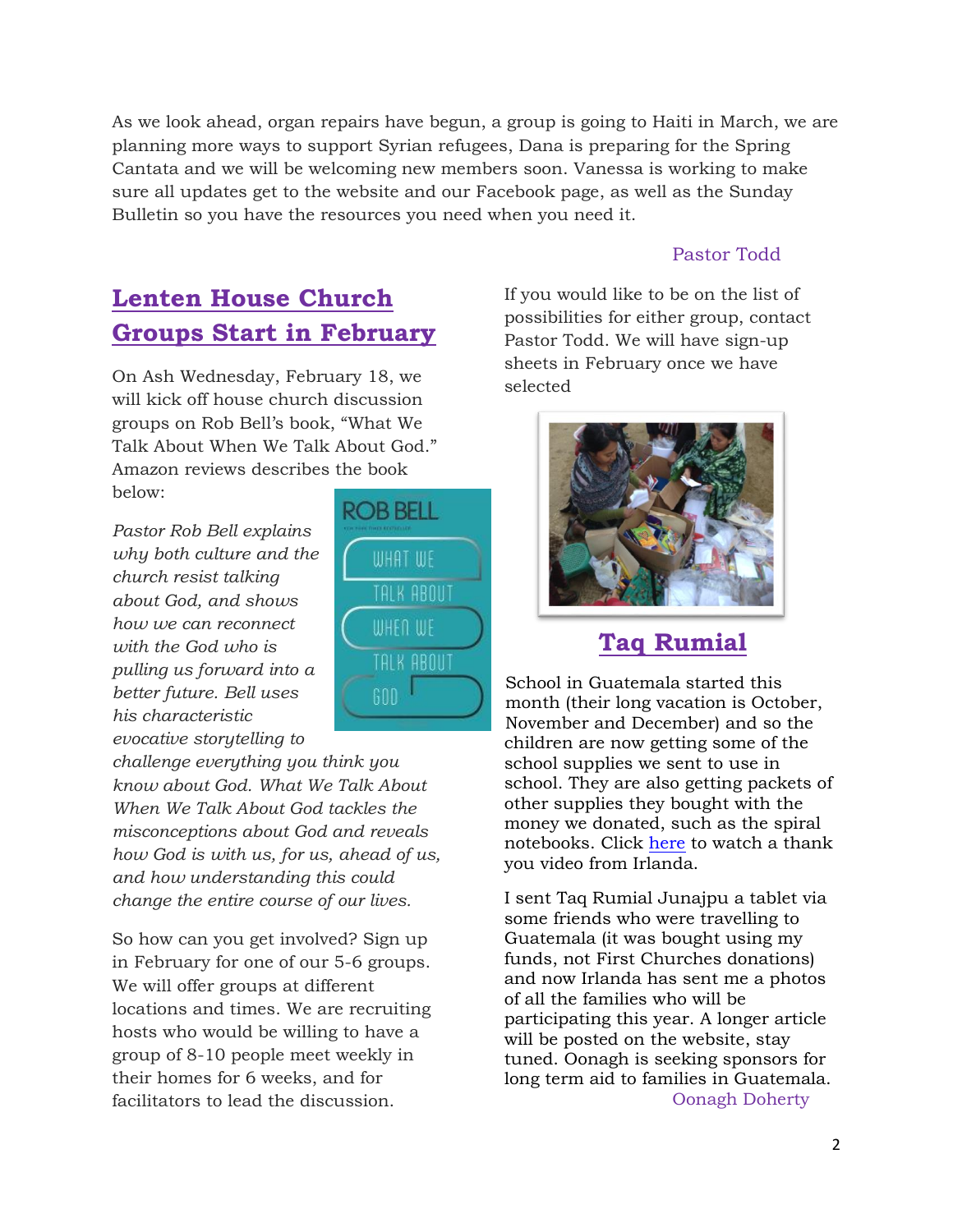# **COMMON GROUND AND CHRISTIAN EDUCATION**

The rumors are true! In honor of Black History Month, the Amherst Area Gospel Choir will be joining us for Common Ground on February 5th. We will meet in Lyman Hall.

# **Schedule for the Evening**

5:15 - Set-up (Note: we won't be cooking together, since the soup takes more than an hour; but as you know, there's always lots to do, so come early to help set-up if you can.)



6:00 Worship begins with candles and communion

6:45 -7:15 The AAG Choir will sing (our participation will be welcome and encouraged)

7:30 - Blessing and clean up

8:00 - Common Ground After Dark at The Foundry (Night owls are welcome to come relax and continue the conversation over foreign teas and local beers).

We hope you will join us for an evening of inspiration and song.

# **First Churches Christian Ed**

#### **ST. John's Lock In**

Ok, I'll admit that at 7:00 on the Friday night of our lock-in, I was less than enthusiastic about the prospect of going out in the cold to stay up all night at St. John's, but once I got there, I had a blast. We played basketball and improv games, made spirit bundles, watched movies, ate lots of great food, and stayed up way too late. But it was fun, fun, fun! Many thanks to Manny for coming along to help chaperone.

# **Upcoming Events**

#### *For Teens- March 27-28th*

Sabbath Retreat Craigville Retreat Center on Cape Cod I'll be co-leading this retreat with another UCC minister and it should be a lot of fun. Come to worship, to sing, to discern God's call in your life, to build community with other youth from around the conference, take long walks on the beach and reflect on the meaning of Sabbath in our modern technological world.

*For Kids*- Valentine's Day We'll be making valentines as part of Sunday School on Sunday the 8th. Movie Night The CE is thinking of hosting a movie night. We could either host a night for families to enjoy a movie together in Lyman Hall or set it up so parents can drop off their children and then go off to enjoy something called a "date night." I'd love to get some feedback from you all about what you would prefer and who might be willing to help.

Pastor Sarah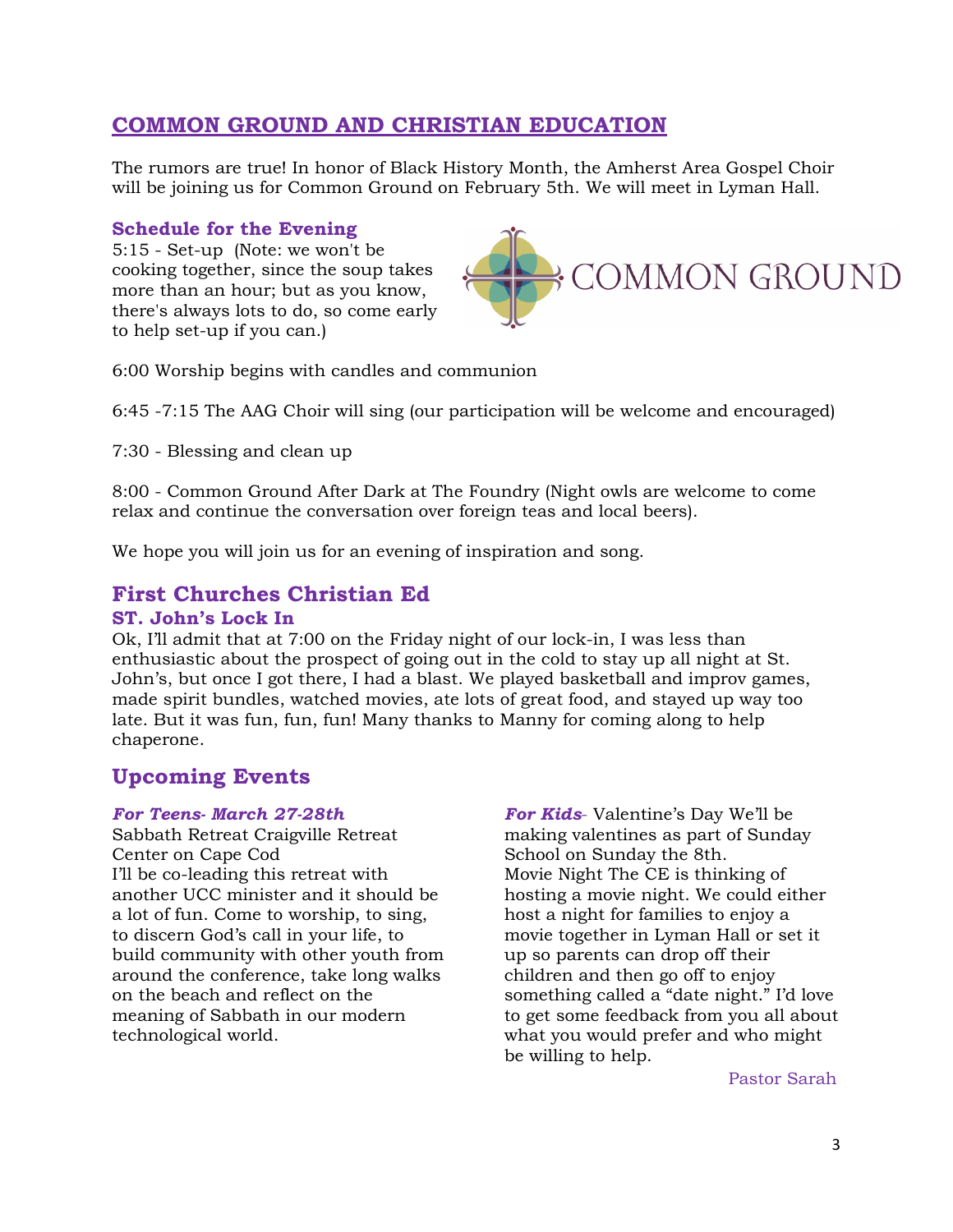# **THE ORGAN FUND**

At the January Council meeting, the Church Council voted to establish an Organ Fund and ad hoc committee to solicit money for the organ repairs currently taking place. This committee will exist for not more than one year and all proceeds will be used to pay down the line of credit at NUVO Bank which is being used to pay the repair



bills as they come in. Marcia Kennick, Dana Pasquale, Dick Purrington and Peg Whitham have volunteered to serve on the hoc committee.

As Dana has already explained, these repairs to the damaged wind reservoirs are necessary if the

Church is to maintain the stewardship of the Skinner Organ. The cost of this project is \$26,220 with the possibility of an additional \$6000 for tuning and



other minor repairs following the major repair. It was felt that any fundraising that might raise monies to help defray the cost of the organ repairs would serve to help the church through this financially challenging time.

So that is the Organ Fund Committee's intention. The Organ Fund has started up and incoming funds total (to date) \$2765. We are excited to be initiating this fundraiser and know that many members and friends will be willing to support this fund drive.

Marcia, Dana, Dick, Peg Organ Fund Committee



# **Congratulations Francis Crowe!**

The Peace and Justice Committee has obtained a copy of Frances Crowe's book, "Finding My Radical Soul". The book is available in the Church office for anyone interested in borrowing it. The book is also available at Broadside Books on Main St, or online by clicking the picture on the left. It is available as an ebook as well. Please drop by or call the church office to borrow.

# **PREPARING FOR THE LENTEN CARBON FAST 2015**

Center for Eco Technology presents "Ways to Save at Home" Second Hour on Feb. 15th

You are invited to join Amanda Jacir of the Center for Eco Technology after worship in the Parlor to learn more about ways to reduce carbon (and spending!) at home. She will present two Green Energy programs you can participate in as a renter or homeowner. Mass Save offers free home energy assessment for home owners and renters. Mass Energy is programs to purchase clean energy for your electric bill. Come learn more about how you can either save money or increase your use of green energy.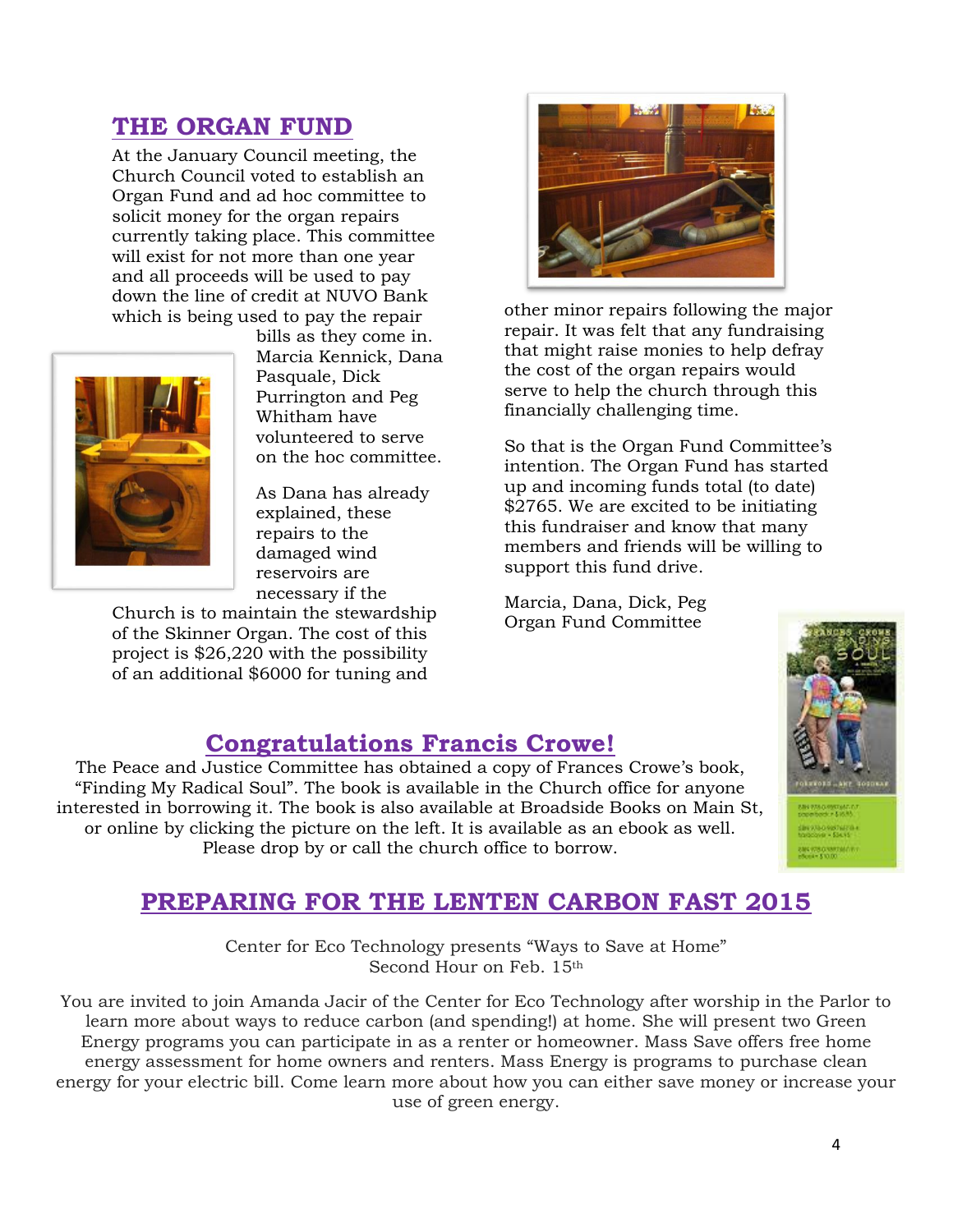# **HAITI**

Several First Churches members have been making annual visits to Haiti, along with the First Congregational Church of Longmeadow, to work with CONASPEH, an alliance of around 7,000 Protestant churches. CONASPEH operates a pre-school through 13th grade school, nursing program, and seminary, and is supported by the UCC-sponsored Global Ministries. In 2009 Pauline Bassett and David Entin met Miguelson Charles, an impressive



CONASPEH high school graduate who translated for them. They stayed in contact with Miguelson, through the devastating earthquake and as he enrolled in the law program at a local University in Port-au-Prince. Pauline and David helped him apply successfully for admission to Trinity College in Hartford, which offered him a \$50,000 a year scholarship, but the US State Department would not grant him a student visa to come to the US for his education. He is now half way through his five-year law program.

Miguelson received a tourist visa last month and for the first time visited the US and came to First Churches, where he spoke to us during a Second Hour program on January 18. Miguelson thanked First Churches for their financial and spiritual support. He told us about his family and life in Haiti and concerns that the current President has not allowed elections for the Parliament, which is now disbanded. President Martelly is now planning to rule by decree, the mark of an undemocratic dictator. We have further learned of plans for his administration to grant American corporations the rights to mineral wealth, such as gold, in Haiti, at the expense of the people, the poorest in the Western Hemisphere. Miguelson hopes to begin working for a movement for progressive change in Haiti, to wrest control from the elite 5% who own and control most everything in Haiti. He asked that we keep Haiti in our prayers.

#### David Entin & Pauline Bassett

# **Cot Shelter Meals**

Thank you to everyone who has assisted in the last few Interfaith Cot Shelter Meals. It is greatly appreciated by the shelter. The next meal is Monday, February  $2<sup>nd</sup>$ . The meal is set as is volunteers. If anyone is interested in assisting with the March Cot Shelter Meal, please contact Jenna Sellers at [jennasellers@gmail.com](mailto:jennasellers@gmail.com)

THANK YOU for supporting this important ministry. The Cot Shelter is very much in my mind these days as I sit in my warm house and watch the snow fall outside my window.

Jenna Sellers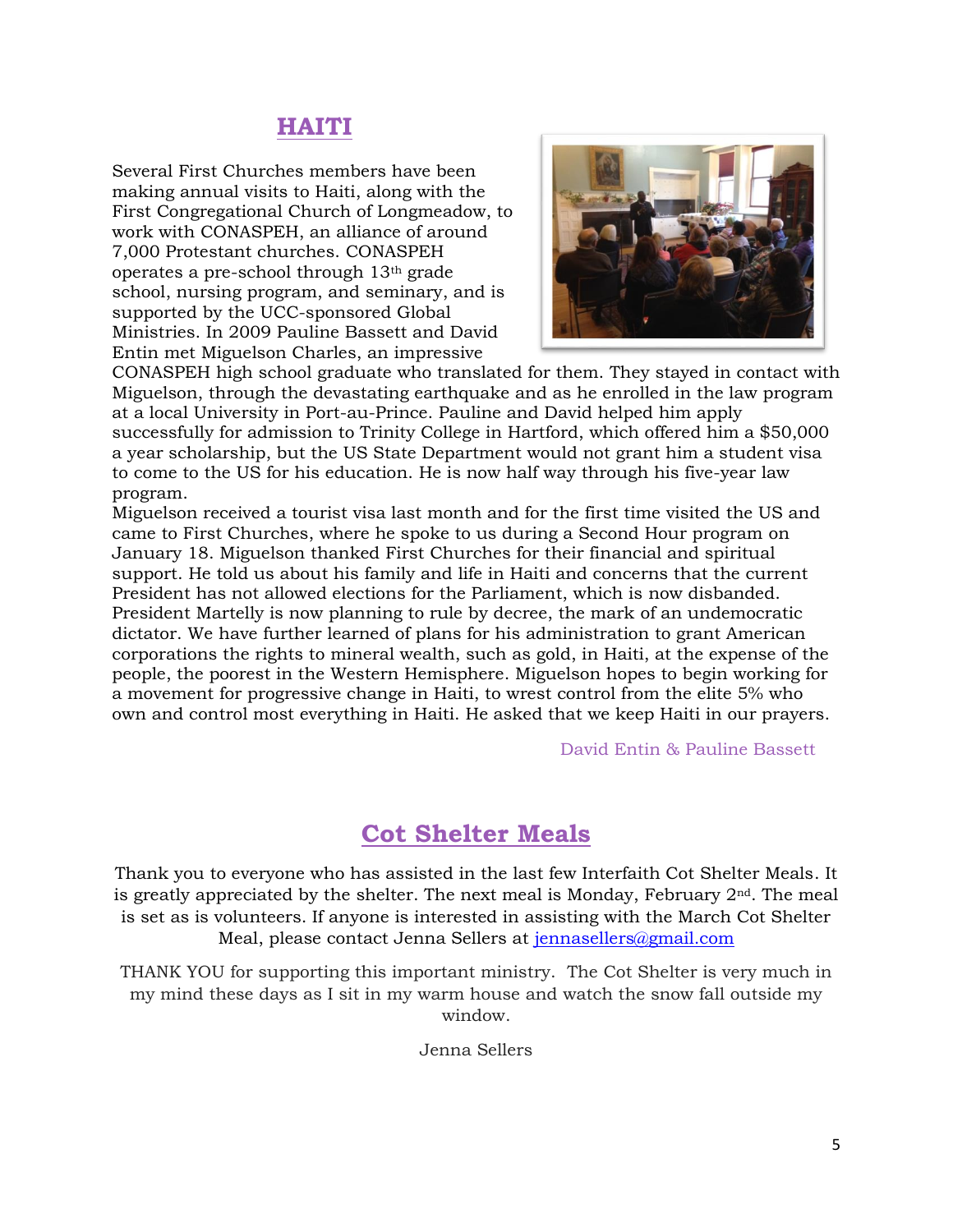# LENTEN CALENDAR

## **Blessing of the Palms Sunday, March 29**

Meet at Pulaski Park at 9:30 AM with Edwards UCC Church and St. John's to bless the palms together and process to worship.

#### **Ash Wednesday- February 18**

Ashes to Go – noon to 1 PM on the church steps.

#### **Ash Wednesday Service**

4:30pm Outdoor Service With Cathedral in the Night 6-6:30pm Ash Wednesday Meditation in Lyman Hall Church Council to follow at 7:00 PM

#### **Common Ground Ash Thursday**

February 19 with meal at 6:00 PM



#### **Good Friday Ecumenical Walk**

**April 3** at noon

*Join other Northampton congregations to experience the Seven Last Words of Jesus as we* 

*move around the city.*

#### **Maundy Thursday – April 2**

Dinner hosted by Common Ground

Prep at 5:00 Meal at 6:00

Tenebrae Candlelight Communion

7:00 PM



Would you like to know more about [Lent?](https://www.youtube.com/watch?v=m3L3c23MfC0) Click the link to find out more. If you are unable, please come see Vanessa in the office and she will play it for you!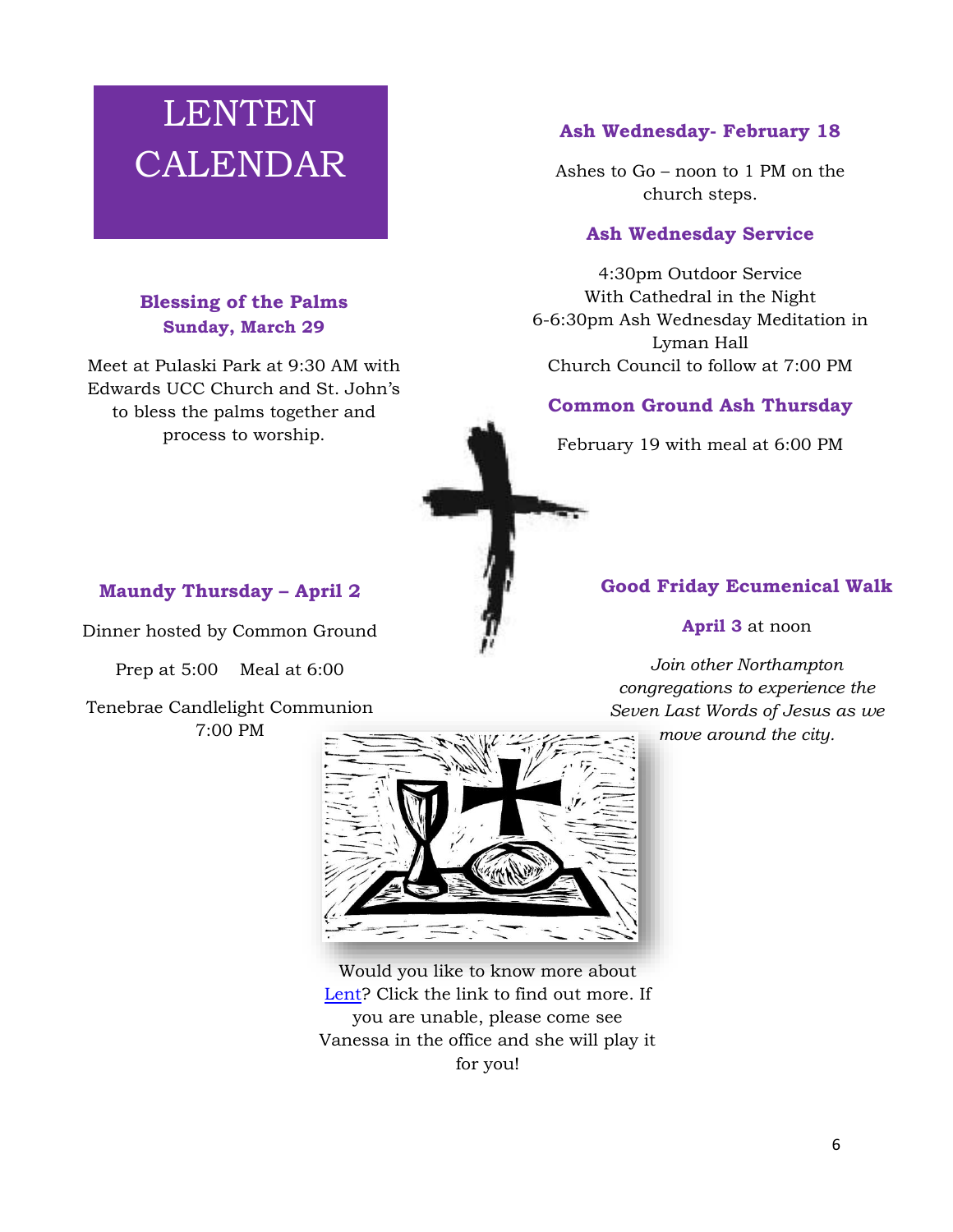# **PRAYER SHAWL KNITTING CIRCLE**

#### **New opportunity for Ministry in Action**

I invite interested social knitters to join me in a Prayer Shawl Knitting Circle. Prayer Shawls (also called Comfort Shawls) are homemade throws, each made in a spirit of love and blessing for the intended recipient. This meaningful

activity, when shared, also offers a wonderful opportunity to get to know people on a different level, thereby contributing to building our beloved community.

What particularly appeals to me about this ministry is how the creation of a prayer shawl is a spiritual practice for the maker. As I've experienced knitting, the rhythmic activity brings on a contemplative, even healing, mindset. The process of making a shawl -- using one's hands and focused intentions, your own prayers and loving thoughts -- becomes gift not only for the one receiving the shawl, but for the knitter as well. Knitting in a group adds the benefits of socialization and shared good will.

*"Shawls ... made for centuries universal and embracing, symbolic of an inclusive, unconditionally loving, God. They wrap, enfold, comfort, cover, give solace, mother, hug, shelter and beautify. Those who have received these shawls have been uplifted and affirmed, as if given wings to fly above their troubles..."*

Written in 1998 by: Janet Severi Bristow (Cofounder of Shawl Ministry)

For more information, check out [www.shawlministry.com](http://www.shawlministry.com/)



In making prayer shawls, compassion and the love of knitting/crocheting have been combined into a prayerful ministry and spiritual practice which reaches out to those in need of comfort and solace, as well as in celebration and joy. Many blessings are prayed into every stitch.

Our shawls can be intended for

members of First Churches. They may also be given to members of the wider community.

You do not need to be an expert knitter to join; the basic pattern relies on a simple combination of knit and purl. I anticipate more experienced knitters will

gladly help novices gain ease and confidence. All you need is a desire for group companionship in a meaningful activity.

To make this ministry accessible, I propose two time slots.

First meeting, (includes discussing the meaning, making, and uses of Prayer/Comfort Shawls at):

#### **Evening Prayer Shawl Circle gathering** -- Tuesday February 17th at 6:30 pm at Jeanne's home

**Daytime Prayer Shawl Circle gathering** -- Wednesday February 18th at 1:30 pm, in the church Parlor

Interested? Want to know what supplies you need to bring? Please express your interest and intention by calling 413-584-9392.

I look forward to sharing the manifold rewards of knitting with you!

Jeanne Fenton